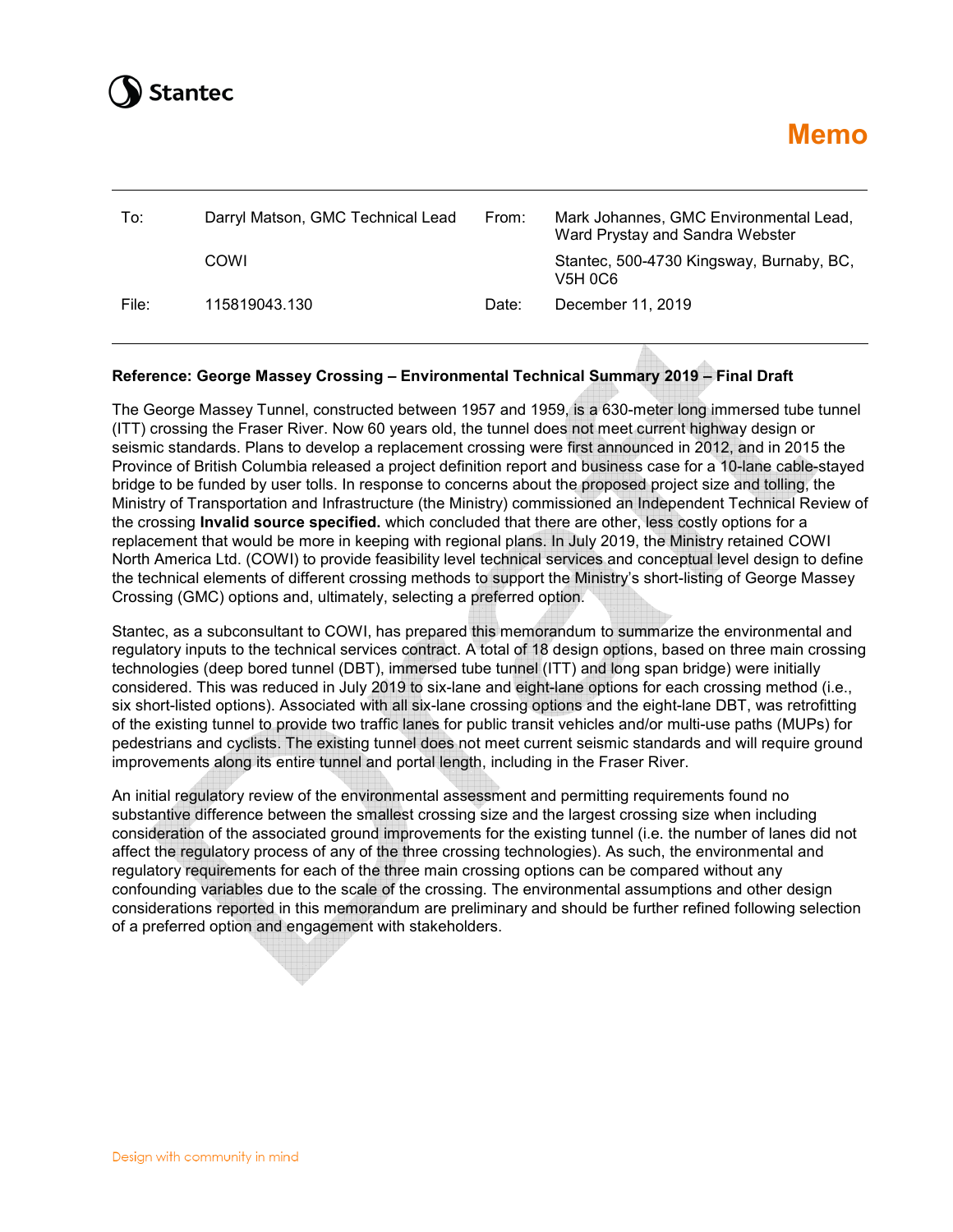December 11, 2019 Darryl Matson, GMC Technical Lead Page 2 of 8

**Reference: George Massey Crossing – Environmental Technical Summary 2019 – Final Draft** 

# **PROPOSED GMC OPTIONS**

The GMC site is located along the existing Highway 99 corridor and parallels the existing tunnel alignment. The three main crossing options include the following general physical and environmental characteristics:

- Deep Bored Tunnel (DBT)
	- 3.5 km tunnel length, 4.4 km including on-land tunnel portals
	- **Approximately 6.0 km of new roadworks**
	- Anticipated in-water footprint in the Fraser River for ground improvements for retrofitting the existing George Massey Tunnel (for both the six-lane and eight-lane DBT options)
	- Sensitive species / habitats identified in the Fraser River, roads and tunnel portal footprint
	- **Limited visual presence**
	- Additional lands required for new roadways and tunnel portals
- Immersed Tube Tunnel (ITT)
	- Approximately 1.2 km tunnel length, 1.5 km including portals and ramps, plus a new longer bridge over Deas Slough
	- **The bridge over Deas Slough includes in-water piers**
	- **•** Approximately 3.5 km of new roadworks
	- Anticipated footprint in the Fraser River for dredging and installation of tube tunnels below the channel surface of the river and connection for shore-based portals
	- Anticipated in-water footprint in the Fraser River for ground improvements for retrofitting the existing tunnel (for the six-lane option)
	- Sensitive species / habitats identified in the Fraser River, roads and tunnel portal footprint
	- **Limited long-term visual presence**
	- Additional lands required for new roadways
- Long Span Bridge (bridge)
	- **2.6 km bridge length**
	- **Approximately 3.5 km of new roadworks**
	- No anticipated footprint in the Fraser River mainstem but the bridge over Deas Slough may include instream piers
	- Anticipated in-water footprint in the Fraser River for ground improvements for retrofitting the existing tunnel (for the six-lane option)
	- Sensitive species / habitats identified in the bridge and road footprint, including airspace for migratory waterfowl, bats and raptors
	- Long-term visual presence
	- Additional lands required for new roadworks, ramps and bridge

# **TECHNICAL SUMMARY**

This section provides a summary of the environmental input provided to the COWI/Stantec team for the Project for each of the three main crossing options including:

- Permitting and regulatory considerations
- Expected environmental indicators for planning and assessment
- Environmental assessment overview
- Environmental opportunities (habitat benefits and enhancements)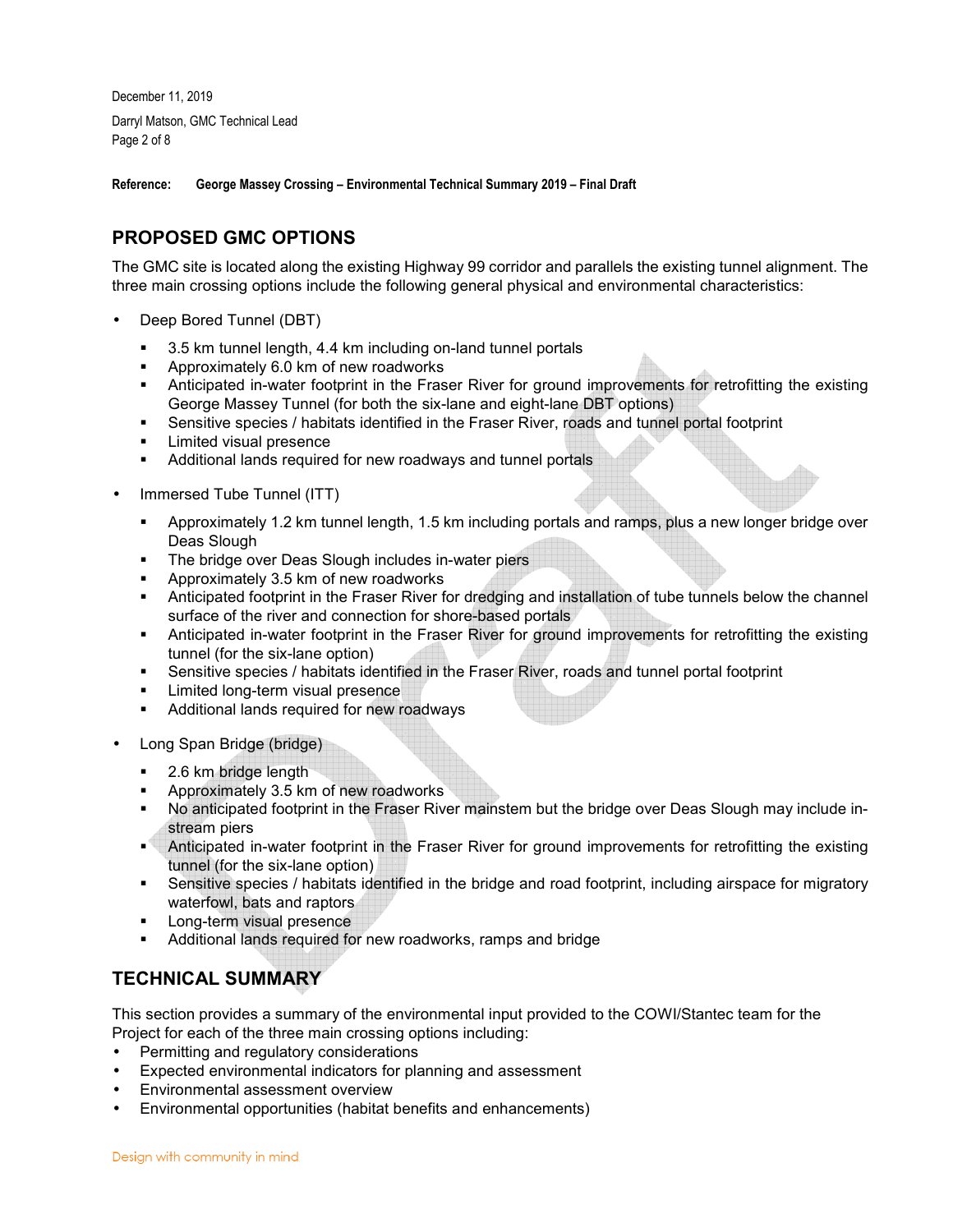December 11, 2019 Darryl Matson, GMC Technical Lead Page 3 of 8

**Reference: George Massey Crossing – Environmental Technical Summary 2019 – Final Draft** 

# **PERMITTING AND REGULATORY CONSIDERATIONS**

Based on the understanding of the physical footprints and operations of the three main crossing options (bridge, DBT, ITT), each crossing option would require some level of environmental assessment as well as both federal and provincial approvals prior to construction. The following are the major certificates, licenses, permits and authorizations are likely to apply to each crossing method based on the general characteristics and assumption considered for each of the three main crossing options:

- British Columbia *Environmental Assessment Act* (BCEAA)
- British Columbia *Water Sustainability Act*
- British Columbia *Agricultural Land Commission Act*
- British Columbia *Environmental Management Act* (Contaminated Sites Regulation)
- *Fisheries Act*
- *Canadian Navigable Waters Act*
- *Species At Risk Act*

The applicability of these pieces of legislation are briefly summarized below. Additional, less complex, approvals would also be required but are not identified here and are not expected to influence the project schedule.

Based on the forthcoming version of BCEAA (to be in effect on December 16, 2019) and COWI/Stantec team's experience on major projects that require the same federal and provincial certificates, licenses, permits and authorizations, the regulatory timeline for the DBT, and ITT options is expected to be approximately three to four years. The timelines for a bridge would be shorter than the DBT and ITT related to the expected amendment of the environmental assessment certificate issued for the bridge option under the George Massey Tunnel Replacement Project on February 8, 2017 (# T17-01).

• BCEAA regulates the preliminary approval for major capital projects that meet the definition of a reviewable project under the Reviewable Projects Regulation. Projects that are subject to the Act will require an environmental assessment certificate from the BC Environmental Assessment Office (EAO) for the reviewable project, or an exemption order. The thresholds applicable to the GMC project are set out Table 9, Row 5 (Shoreline Modification Projects) of the Regulation and states:

*"a new facility, or a new activity unrelated to the construction of a new facility, that (a) results in changes in or about a stream, marine coastline or estuary, and (b) entails dredging, filling or other direct physical disturbance of (i) > 1 000 m of linear shoreline, or (ii) > 2 hectares of foreshore or submerged land, or a combination of foreshore and submerged land, below the natural boundary of a stream, marine coastline or estuary."* 

- The British Columbia *Water Sustainability Act* (WSA) regulates the management, diversion and use of water resources. Projects and activities working in and about a stream or river, of use of water resources, require approval under the Act.
- The federal *Fisheries Act* prohibits any work, undertaking or activity that results in death of fish, or the harmful alteration, disruption or destruction of fish habitat (HADD). Projects will require authorization for all in-water project constructions and operation activities which are likely to cause the death of fish or a HADD.
- The *Canadian Navigable Waters Act* protects the public right of navigation by regulating work that may interfere with navigation. Any project work potentially affecting the marine waters of British Columbia must be reviewed and approved by Transport Canada's Navigation Protection Program.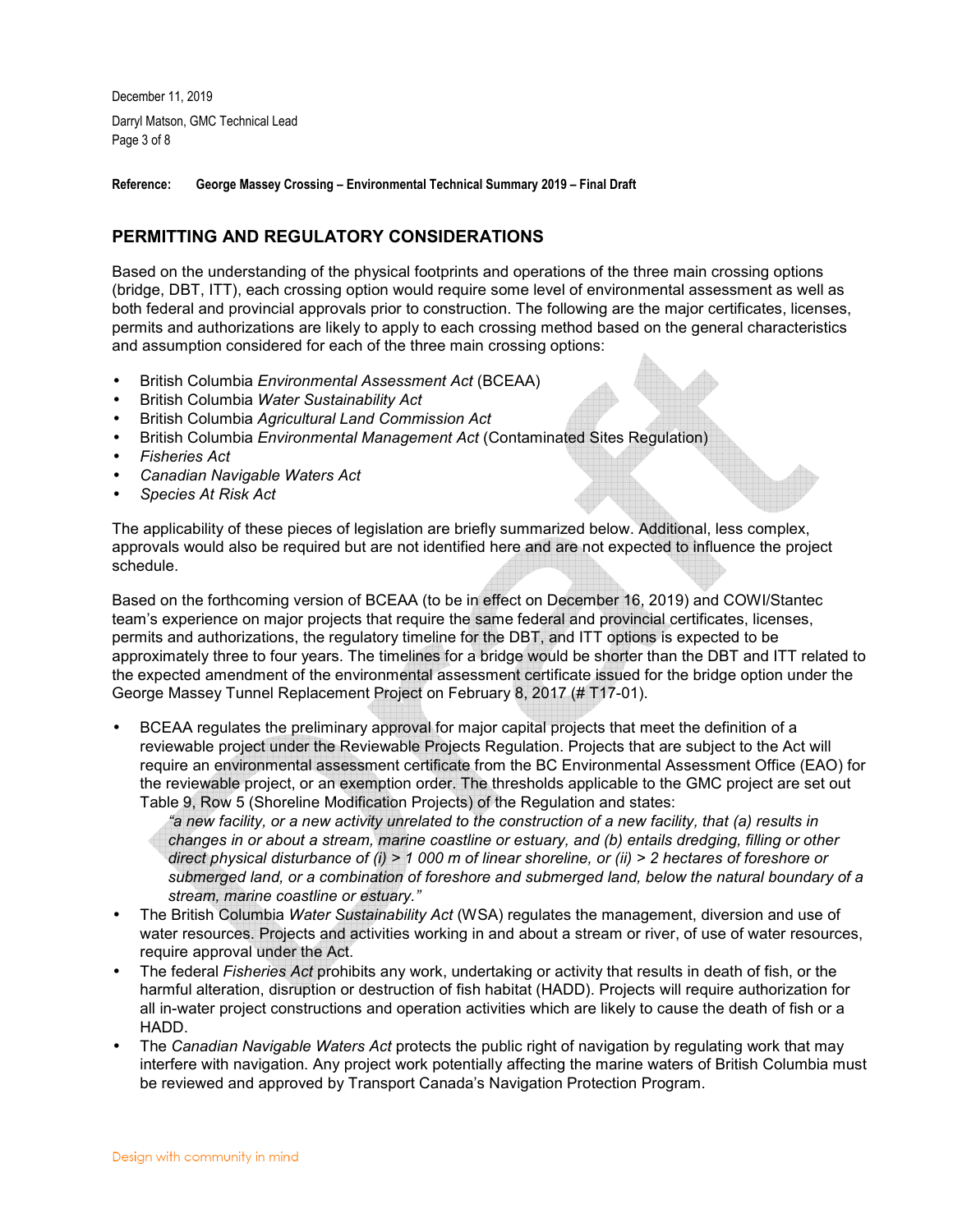December 11, 2019 Darryl Matson, GMC Technical Lead Page 4 of 8

#### **Reference: George Massey Crossing – Environmental Technical Summary 2019 – Final Draft**

- The federal *Species at Risk Act* (SARA) is intended to protect animal and plant species at risk in Canada. Under SARA it is an offence to kill, harm, harass, capture or take an individual of a species listed under Schedule 1 of the Act. Any project work potentially affecting Species at Risk will require approval under the Act.
- The DBT crossing option will require large land-based portals for construction and access of the tunnel. The six-lane and eight-lane bored tunnel options require ground improvement within Fraser River riverbed to upgrade seismic requirements for the existing tunnel. The installation of the ground improvement will require access and construction activities within the Fraser River. Geotechnical construction to support the DBT may require review and assessment through BCEAA if project requirements exceed threshold for disturbance in the river as per the *Reviewable Project Regulations* under the Act discussed above.
- The ITT crossing option will require construction within the Fraser River and along its banks. Construction of the ITT option will require review and assessment through BCEAA since the project requirements exceed two-hectare threshold for disturbance in the Fraser River as per the *Reviewable Project Regulations* under the Act.
- The bridge crossing option has been previously assessed and certified under the BCEAA and revisions to the project design, construction execution and schedule and operation may require an amendment of the existing Environmental Assessment Certificate (# T17-01).
- The existing tunnel may be maintained as a sub-group crossing option. If the existing tunnel is kept and maintained for public use, additional in-river project improvements will be needed to support the seismic and structural integrity of the existing tunnel.

# **ENVIRONMENTAL ASSESSMENT OVERVIEW**

As noted above, the DBT and ITT main crossing options are expected to trigger an environmental assessment under the BCEAA due to the in-river footprints of the work. This is based on the current and forthcoming Reviewable Projects Regulation under the new *Act*. There is an existing environmental assessment certificate (# T17-01) for the replacement of the tunnel with a new bridge. Material changes to the bridge design (from that considered in the assessment), may require a certificate amendment but it would not be subject to a new assessment. Timelines for amendments commonly range from 4 months to 12 months; however, given the complexity of the project and the level of public interest, the amendment timeline for this project could be up to 18 months.

Table 1 provides an overview of the new BCEAA assessment process, as well as the key activities, proponent deliverables and EAO timelines. This process differs from the previous environmental assessment and project certificate completed for the George Massey Tunnel Replacement Project.

Stantec also reviewed federal *Impact Assessment Act* and regulations to determine whether any of the GMC options would meet the definition of a designated project (Physical Activities Regulations: SOR/2019-285) or otherwise be subject to a federal impact assessment. None of the crossing technologies are listed on Schedule 1 of the Physical Activities Regulations under the *Impact Assessment Act* and the crossing location is not within the Vancouver Fraser Port Authority's federal land / water boundaries; therefore, a federal impact assessment is not anticipated.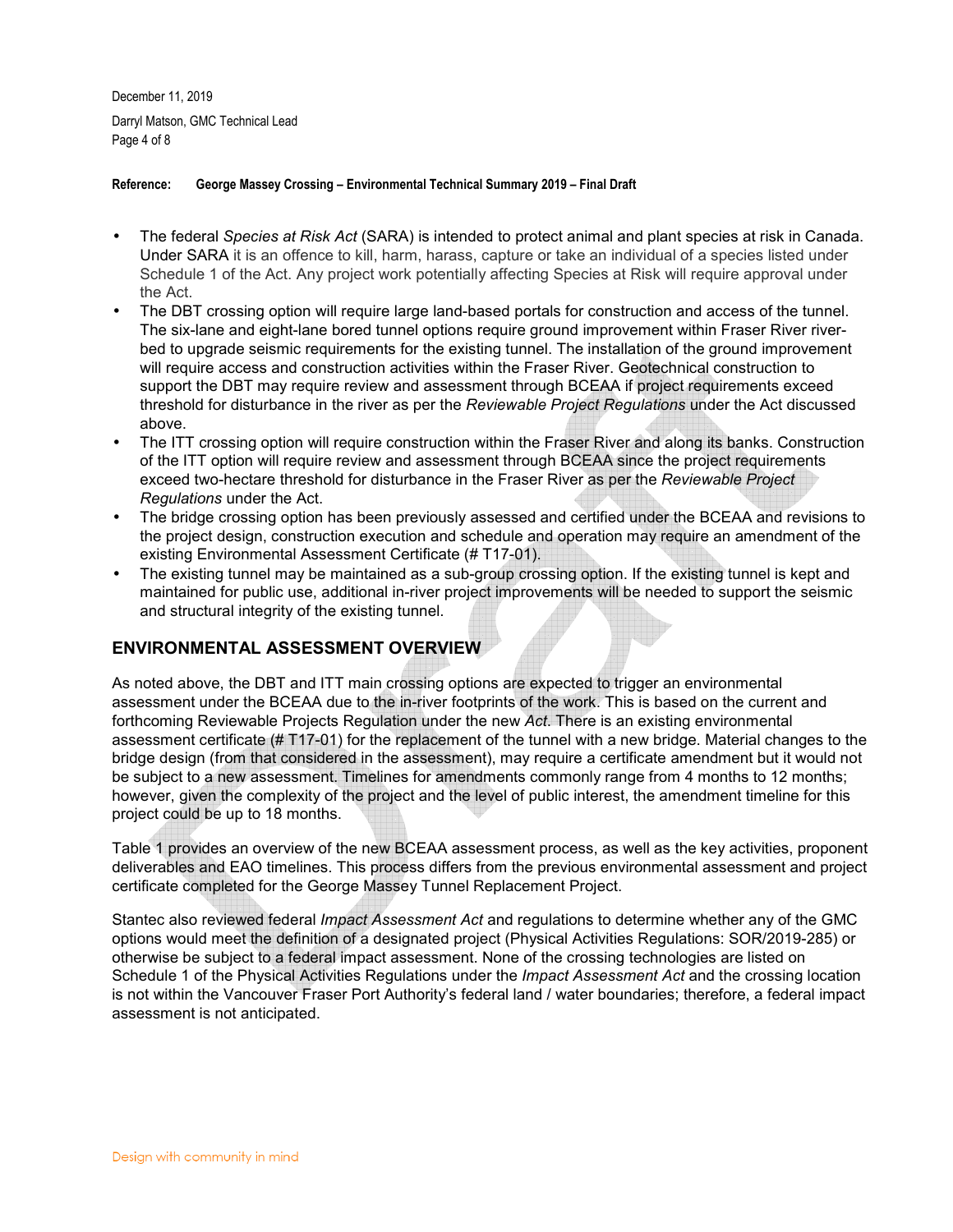December 11, 2019 Darryl Matson, GMC Technical Lead Page 5 of 8

### **Reference: George Massey Crossing – Environmental Technical Summary 2019 – Final Draft**

#### **Table 1. New BC** *Environmental Assessment Act* **process and key activities**

| <b>BCEAA Process Step and Timelines</b>                                                                             | <b>Key Activities and Deliverables</b>                                                                                                                                                                                                                                             |  |  |
|---------------------------------------------------------------------------------------------------------------------|------------------------------------------------------------------------------------------------------------------------------------------------------------------------------------------------------------------------------------------------------------------------------------|--|--|
| Early Engagement (90 days)                                                                                          | • Proponent submits Initial Project Description and Engagement Plan                                                                                                                                                                                                                |  |  |
|                                                                                                                     | • EAO conducts 30-day public comment period on Initial Project Description                                                                                                                                                                                                         |  |  |
|                                                                                                                     | • EAO engages Indigenous nations                                                                                                                                                                                                                                                   |  |  |
|                                                                                                                     | • EAO produces an Engagement Summary that identifies information to be<br>provided in the Detailed Project Description (DPD) and confirms<br>participating Indigenous nations                                                                                                      |  |  |
| EA Readiness Decision (target timeline<br>of 90 days but this is not legislated)                                    | • Proponent submits Detailed Project Description including recommended<br>valued components (VCs), technical study plans for baseline field work<br>and any modelling (e.g., air dispersion modelling), and proposed<br>information to be provided in the environmental assessment |  |  |
|                                                                                                                     | • EAO confirms requirement for an assessment                                                                                                                                                                                                                                       |  |  |
| Process Planning (120 days)                                                                                         | • EAO prepares Process Order, Assessment Plan, and Information<br>Requirements                                                                                                                                                                                                     |  |  |
|                                                                                                                     | • EAO conducts 30-day public comment period on Initial Project Description                                                                                                                                                                                                         |  |  |
|                                                                                                                     | • Process Order to be issued by day 120                                                                                                                                                                                                                                            |  |  |
| Application Development & Review<br>(proponent has up to 3 years to prepare<br>draft application; EAO leads 180-day | • Proponent develops undertakes technical studies, consultation and<br>prepares its environmental assessment certificate application in<br>accordance with the Process Order                                                                                                       |  |  |
| review period following acceptance of<br>draft application)                                                         | • Initial drafts expected to be reviewed with Indigenous groups and<br>regulatory agencies                                                                                                                                                                                         |  |  |
|                                                                                                                     | • Final draft application to be submitted to EAO within 3 years of the<br>Process Order                                                                                                                                                                                            |  |  |
|                                                                                                                     | • 180-day review period by EAO, Technical Advisory Committee, and<br>Indigenous nations (proponent to respond to information requests from<br>EAO during this period)                                                                                                              |  |  |
|                                                                                                                     | • Following review period proponent revises the draft application and<br>submits a final application that addresses all comments from the review<br>period                                                                                                                         |  |  |
| <b>Effects Assessment and</b><br>Recommendation (120 days)                                                          | • EAO and Indigenous nations prepare the environmental assessment<br>report for submission to the Ministers                                                                                                                                                                        |  |  |
|                                                                                                                     | • EAO conducts 30-day public comment period on draft Assessment Report                                                                                                                                                                                                             |  |  |
|                                                                                                                     | • EAO prepares decision package for Ministers                                                                                                                                                                                                                                      |  |  |
| Decision (30 days)                                                                                                  | • Ministerial decision on issuing an environmental assessment certificate                                                                                                                                                                                                          |  |  |
|                                                                                                                     | • Certificate must be issued in 30 days                                                                                                                                                                                                                                            |  |  |
|                                                                                                                     |                                                                                                                                                                                                                                                                                    |  |  |

# **PRELIMINARY ENVIRONMENTAL RISK ASSESSMENT**

The COWI/Stantec team reviewed the previous George Massey Tunnel Replacement Project environmental assessment application and certificate (# T17-01) and other recent project environmental assessments. This review identified at least twelve (12) likely regulatory, environmental and socio-economic indicators for consideration for each of the three main crossing options including: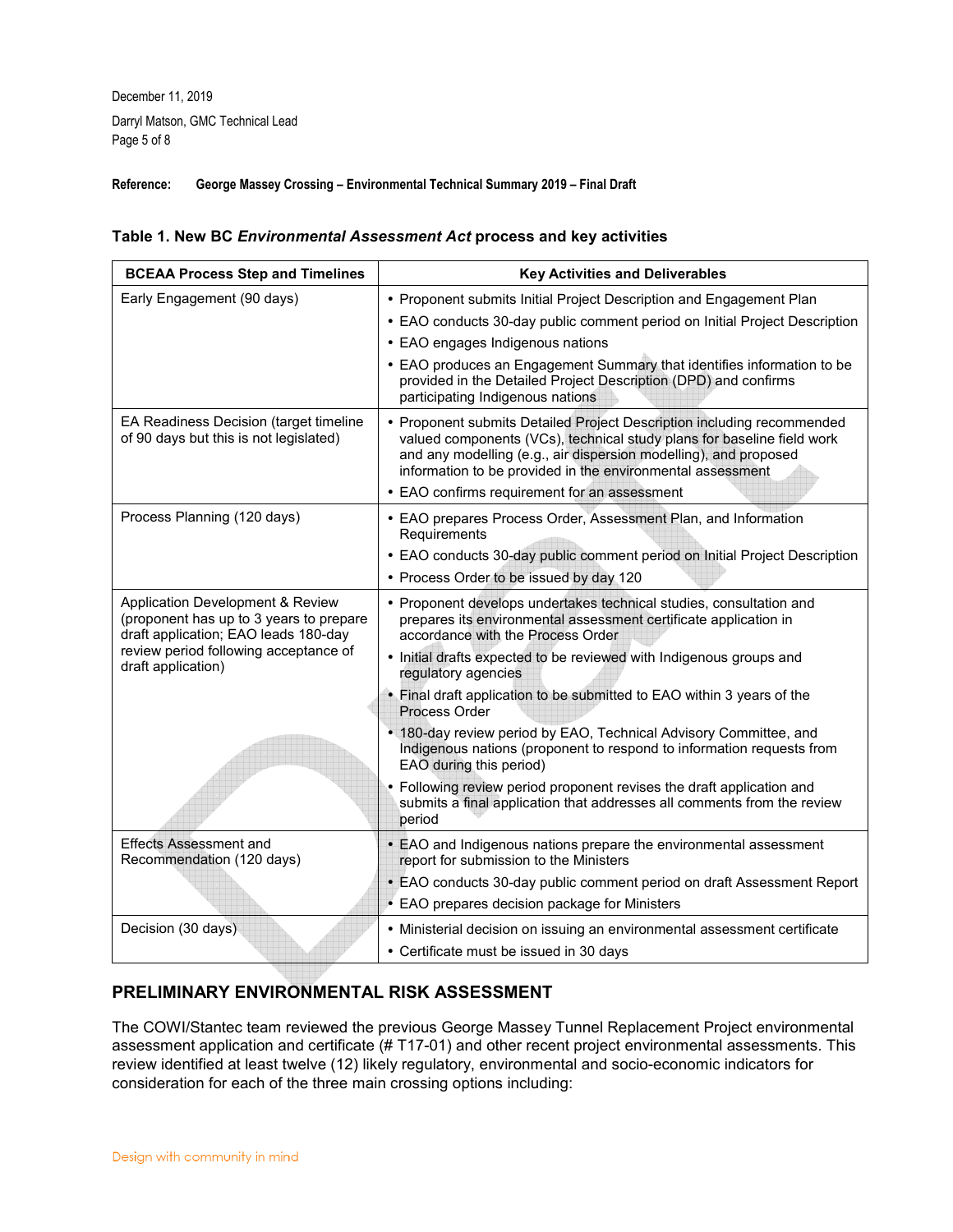December 11, 2019 Darryl Matson, GMC Technical Lead Page 6 of 8

#### **Reference: George Massey Crossing – Environmental Technical Summary 2019 – Final Draft**

- Sensitive species of management concern and habitats (aquatic and terrestrial)
- Air emissions
- Risk of contamination
- Land traffic
- Marine use
- Visual aesthetics
- Land use (including Agricultural Land Reserve)
- Indigenous interests
- Regulatory complexity
- Regulatory uncertainty
- Permitting costs
- Construction environmental management issues

Using these key environmental and regulatory indicators, the following high-level sustainability, environmental and permitting assessment of the three potential eight-lane crossing methods (bridge, DBT, ITT) was conducted to assist the COWI/Stantec team in identifying overall risk for each of the options. Results are as follows in the table below (Table 2). This preliminary review suggests that all three main crossing options have pros and cons from an environmental-social perspective, and no single option has a clearly defined issue which may impede the assessment certification and permitting approvals. It is expected that when a preferred crossing option is selected, a series of specific valued components will be appropriately developed and assessed based on regulatory assessment process. Some of the indicators listed above are expected to be identified as valued components if the crossing option is subject to an environmental assessment.

### **Table 2. Preliminary Environmental Risk Assessment**

|                                                                     | <b>Eight-Lane GMC Options</b>                                                                                                                                                                                   |                                                                                                                                                                                       |                                                                                                                                                     |                                                                                                                                                                                                                                                                                                                                                      |
|---------------------------------------------------------------------|-----------------------------------------------------------------------------------------------------------------------------------------------------------------------------------------------------------------|---------------------------------------------------------------------------------------------------------------------------------------------------------------------------------------|-----------------------------------------------------------------------------------------------------------------------------------------------------|------------------------------------------------------------------------------------------------------------------------------------------------------------------------------------------------------------------------------------------------------------------------------------------------------------------------------------------------------|
| Indicator                                                           | <b>Bridge</b>                                                                                                                                                                                                   | <b>Bored Tunnel</b>                                                                                                                                                                   | <b>ITT</b>                                                                                                                                          | Comment                                                                                                                                                                                                                                                                                                                                              |
| Sensitive Species<br>and Habitats<br>(including Species at<br>Risk) | Negative influence on<br>Deas Island and<br><b>Fraser River wildlife</b><br>$(e.q.,$ bats and<br>migratory birds) from<br>long term noise and<br>light pollution and as<br>an air draft physical<br>obstruction | Risk from the potential<br>formation of a sinkhole<br>in the river during<br>boring could result in<br>material in-water<br>impacts including<br>changes in flow and<br>water quality | Potential temporary<br>effects on water<br>quality, sensitive<br>terrestrial and aquatic<br>species including<br>numerous migrating<br>fish species | The lower Fraser River is<br>an important migratory<br>corridor and rearing habitat<br>for migratory and resident<br>fish species, including use<br>by eulachon, Pacific<br>salmon and trout, and<br>sturgeon. The lower Fraser<br>River estuary is habitat for<br>migratory seabirds and<br>marine mammals (harbour<br>seals, sea lions, porpoise). |
| Air quality /<br>emissions                                          | Local construction<br>effort and bridge<br>concrete                                                                                                                                                             | Large construction<br>effort and tunnel<br>concrete                                                                                                                                   | Large dredge effort<br>and tunnel concrete                                                                                                          | Bored tunnel larger<br>construction effort - greater<br>air and GHG emissions<br>Cement and concrete<br>production and<br>construction emissions                                                                                                                                                                                                     |
| Contamination                                                       | Limited                                                                                                                                                                                                         | Potential release of<br>bentonite in the event<br>of a sink hole                                                                                                                      | Limited                                                                                                                                             | No significant areas of<br>known contamination                                                                                                                                                                                                                                                                                                       |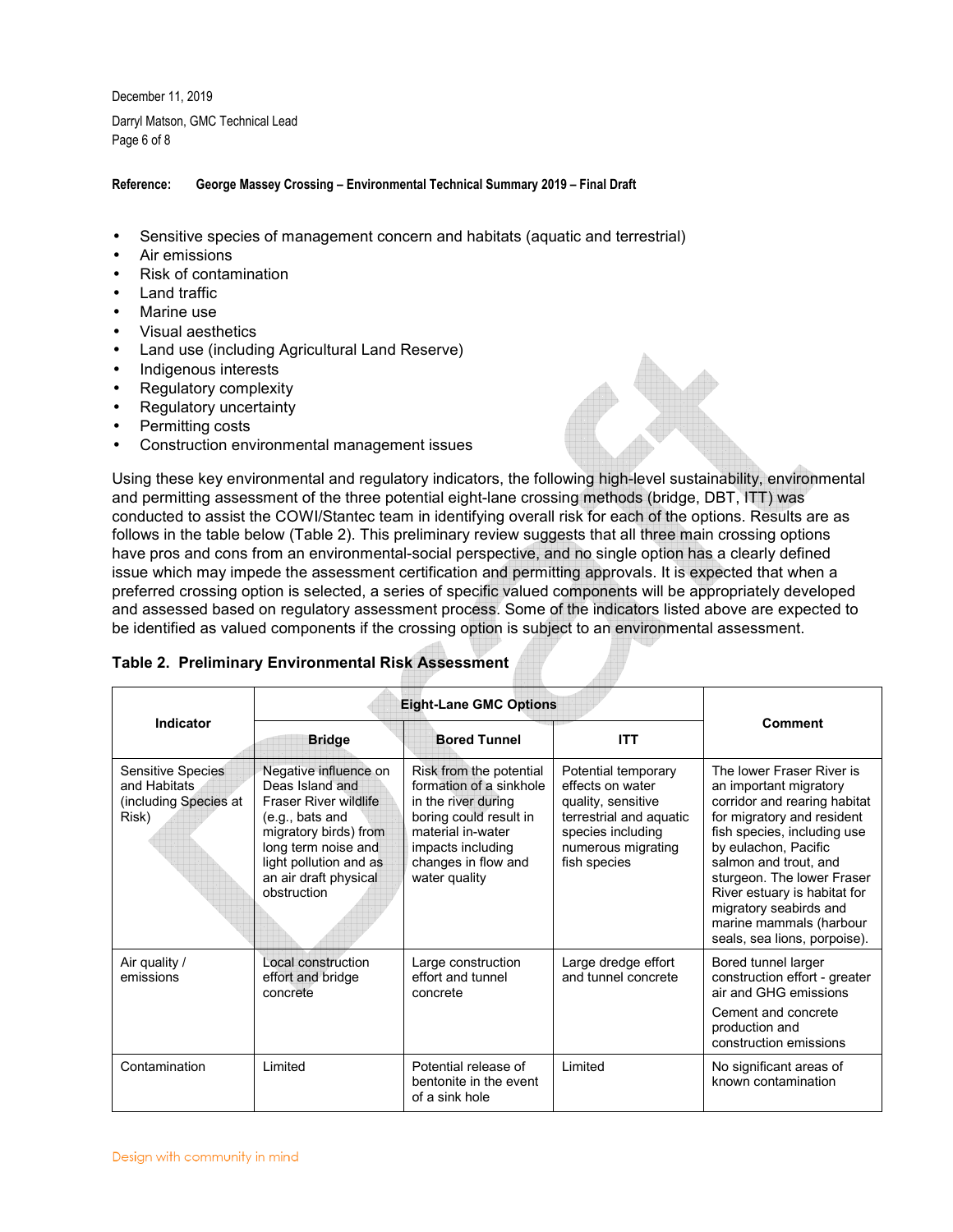December 11, 2019 Darryl Matson, GMC Technical Lead Page 7 of 8

|                                                                 | <b>Eight-Lane GMC Options</b>                                                                                                              |                                                                                                               |                                                                                                                                                             |                                                                                                                                                           |  |
|-----------------------------------------------------------------|--------------------------------------------------------------------------------------------------------------------------------------------|---------------------------------------------------------------------------------------------------------------|-------------------------------------------------------------------------------------------------------------------------------------------------------------|-----------------------------------------------------------------------------------------------------------------------------------------------------------|--|
| <b>Indicator</b>                                                | <b>Bridge</b>                                                                                                                              | <b>Bored Tunnel</b>                                                                                           | <b>ITT</b>                                                                                                                                                  | <b>Comment</b>                                                                                                                                            |  |
| Regulatory<br>Complexity                                        | Limited - previously<br>assessed, new<br><b>BCEAA</b> process may<br>involve an<br>amendment to the<br>previous certificate                | Significant - large<br>land-based footprint in<br>ALR lands: risk of sink<br>hole                             | Moderate - temporary<br>in-river footprint                                                                                                                  | Environmental assessment<br>process, Fisheries Act<br>authorization and Water<br>Sustainability Act approvals<br>all have complex regulatory<br>processes |  |
| Regulatory<br>Uncertainty                                       | Limited                                                                                                                                    | $High - due to$<br>unknown in-water<br>impacts with sink hole                                                 | Moderate - due to in-<br>water impacts                                                                                                                      | Early engagement with<br>DFO at senior and working<br>levels needed to mitigate<br>risks                                                                  |  |
| Marine Traffic                                                  | Limited and temporary<br>in the river; permanent<br>air draft will restrict tall<br>vessels                                                | Significant - in-river<br>stone columns and<br>temporary exclusion<br>zones during<br>construction activities | Significant - dredging<br>and temporary<br>exclusion zones<br>during construction;<br>enhanced vessel draft<br>(water depth) relative<br>to existing tunnel | Marine traffic effects<br>related to deck clearance<br>and in-river construction<br>activities and draft<br>restriction related to<br>existing tunnel     |  |
| <b>Visual Aesthetics</b>                                        | Significant, long-term<br>visual impact                                                                                                    | Low                                                                                                           | Low                                                                                                                                                         | Visual aesthetics can<br>become a major concern<br>for local residents                                                                                    |  |
| Land Use / ALR                                                  | Potential high effect<br>on residential areas<br>off River Road and in<br>Marina Garden<br><b>Estates and Hampton</b><br>Cove. Limited ALR | Significant                                                                                                   | Limited                                                                                                                                                     | Bored tunnel has<br>substantially high land<br>expropriation requirements<br>of ALR                                                                       |  |
| Indigenous Interests                                            | Considered in<br>previous BCEAA<br><b>Replacement Project</b><br>certificate                                                               | <b>TBD</b>                                                                                                    | <b>TBD</b>                                                                                                                                                  | Fisheries resources,<br>habitats and resource<br>access and use may be<br>key consideration                                                               |  |
| <b>Construction Issues</b><br>(disposal of spoils or<br>dredge) | Limited                                                                                                                                    | Significant - disposal<br>of bored tunnel<br>material                                                         | Moderate, given that<br>much of the lower<br><b>Fraser River</b><br>undergoes regular<br>dredging for marine<br>shipping navigation                         | Bored tunnel has large<br>amount of soil / material /<br>concrete waste disposal<br>Bridge has large amount of<br>concrete waste disposal                 |  |
|                                                                 |                                                                                                                                            |                                                                                                               |                                                                                                                                                             |                                                                                                                                                           |  |

# **Reference: George Massey Crossing – Environmental Technical Summary 2019 – Final Draft**